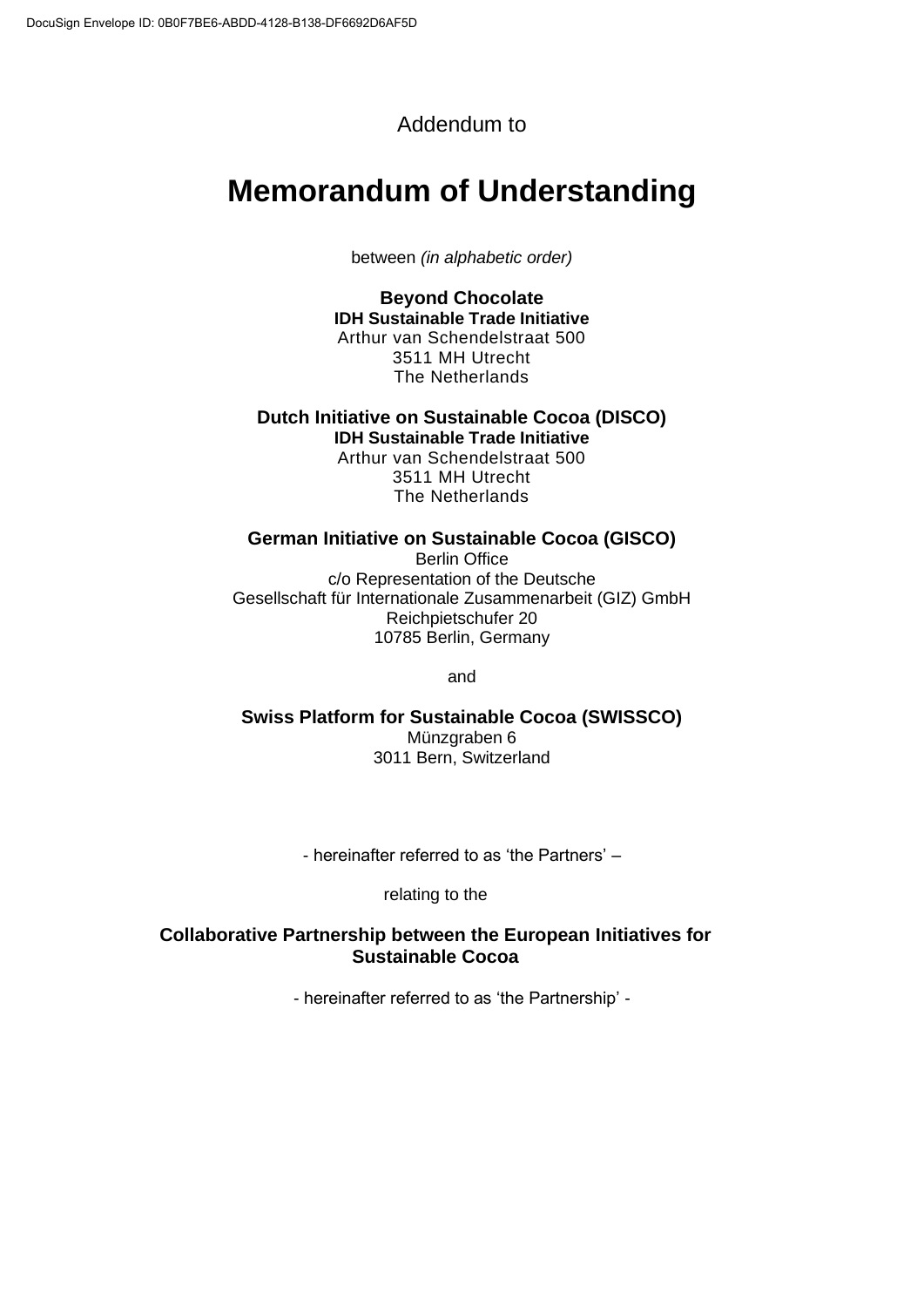#### WHEREAS:

- (A) Beyond Chocolate, German Initiative on Sustainable Cocoa (GISCO) and Swiss Platform for Sustainable Cocoa (SWISSCO) are parties ("**Parties**") to an agreement ("**Agreement**") signed on July 3, 2020, with regard to the following objectives ("**Objectives**"):
	- 1. To bundle efforts for a sustainable cocoa value chain through collaborative action specifically in the following key areas of action which are the sectors main challenges:
		- o To enhance the transparency in the cocoa value chain and promote the production and consumption of sustainable cocoa;
		- o To contribute to a living income for cocoa farmers and their families;
		- o To halt cocoa-related deforestation and promote sustainable reforestation and biodiversity in cocoa producing countries; and
		- $\circ$  To end the worst forms of child labor and forced labor in the cocoa value chain.
	- 2. To coordinate and align activities on the operational level and among the working groups of the individual platforms;
	- 3. To streamline the communication and engagement with multi-national companies with membership in more than one initiative; and
	- 4. To harmonize the monitoring and evaluation systems of the individual platforms
- (B) The Parties agree to the Dutch Initiative on Sustainable Cocoa (DISCO) becoming a party to the Agreement; and a partner to the Partnership as defined in the agreement.
- (C) The Parties now wish to amend the Agreement as described in this Addendum;

# THE PARTIES HEREBY AGREE AS FOLLOWS:

- 1. This Addendum is an integral part of the Agreement and except as set forth herein, subject to its terms and conditions.
- 2. In the event of any conflict between the Agreement and/or this Addendum, this Addendum is leading.
- 3. Except as to those Articles of the Agreement which are modified by this Addendum within the scope of this Addendum, the terms and conditions of the Agreement shall continue in full force and effect.
- 4. That DISCO will become party to the Agreement, and a partner to the Partnership as defined in the agreement.
- 5. That in addition to article 3 of the Agreement, the following will be added:

The Dutch Initiative on Sustainable Cocoa (DISCO) is a public-private partnership active in the Dutch cocoa and chocolate sector working to sustainably improve the livelihoods of current and future cocoa farming families.

Signatories of DISCO share the vision that in cocoa-production regions important to the Dutch cocoa industry the following will be achieved:

- Farming families, with cocoa as their main livelihood activity, will be enabled to earn a living income by 2030;
- Cocoa-related deforestation and forest degradation in producing regions, where the Dutch cocoa industry and their trade partners are sourcing from, will have ended in their supply chains by 2025;
- Effective measures and necessary actions contributing to ending all forms of child labor by 2025 are taken.